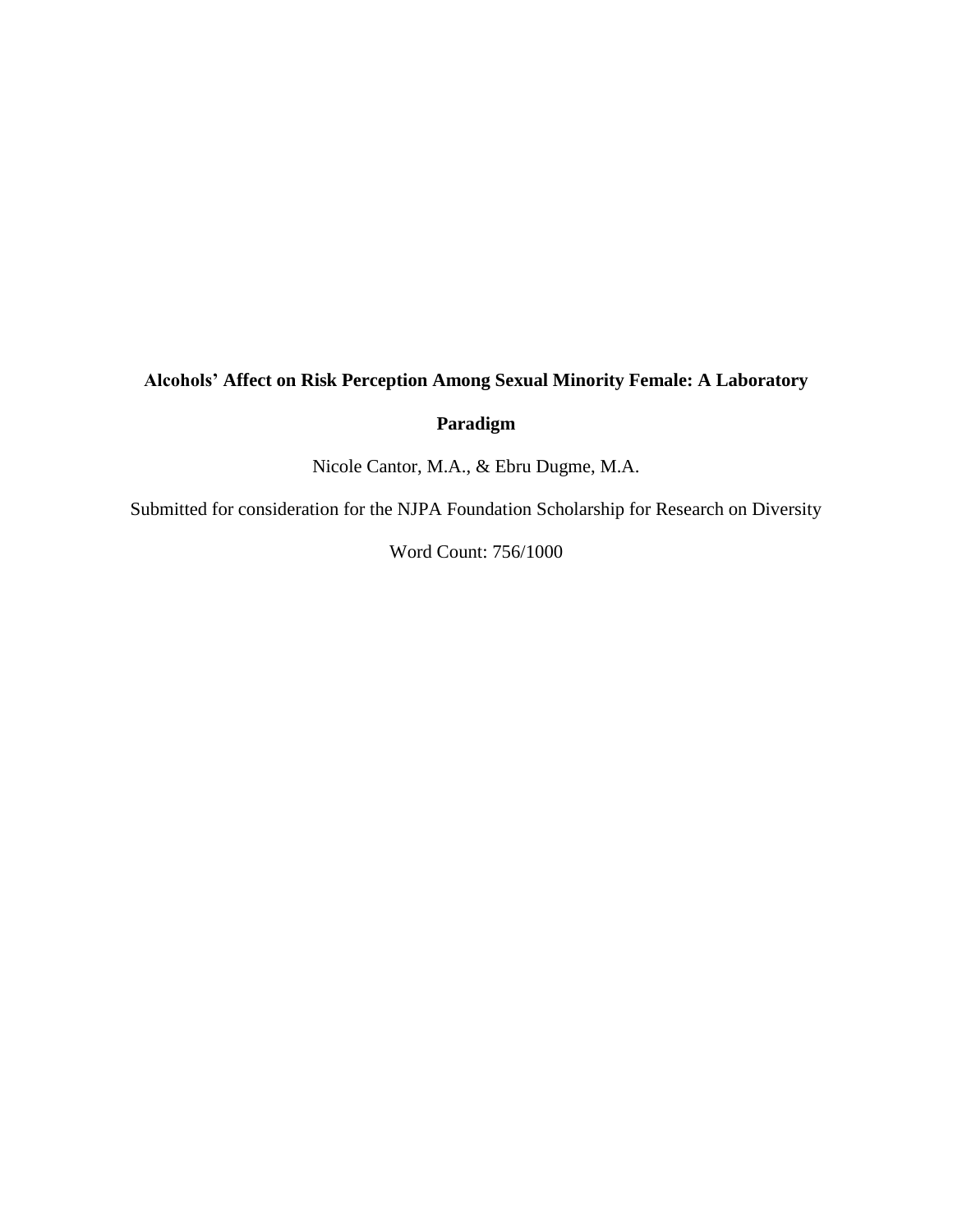According to the Centers for Disease Control (CDC), sexual assault has been defined as any form of sexual contact or behavior that occurs without the consent of the recipient (CDC, 2012). Sexual assault risk recognition refers to one's ability to recognize social cues that may help identify the potential risk for sexual assault to occur within an interaction or situation. The objective of the proposed research project is to investigate the link between alcohol intoxication and sexual assault risk recognition in a community sample of young sexual minority women. The lifetime prevalence of sexual assault ranges from 16% to 85% among lesbian and bisexual females (for review, see Rothman, Exner, & Baughman, 2011). As a result, researchers have highlighted that sexual minority women (i.e., lesbian and bisexual women) are at increased risk for sexual victimization compared to their heterosexual counterparts (Drabble, Trocki, Hughes, Korcha, & Lown, 2013; Rothman et al., 2011; Walters, Chen, & Breiding, 2013).

There is a well-established link between alcohol use and sexual assault, in that women are often drinking prior to being sexually assaulted (Abbey, Zawacki, Buck, Clinton, & McAuslan, 2004). One explanation for this link is the theory of alcohol myopia, which refers to the ability of alcohol to impair the perception and processing of social cues (Steele & Joseph, 1990). Once a certain level of alcohol consumption has been reached, women are no longer able to recognize cues that may otherwise warn them of a potentially harmful situation. Researchers hypothesize that sexual minority victimization may be due to greater amounts of hazardous drinking among non-heterosexual victims of sexual assault (Drabble et al., 2013; Stevens, 2012). Specifically, bisexual survivors of sexual victimization report greater problem drinking than their heterosexual counterparts (Sigurvinsdottir & Ullman, 2015). Further supporting the need to understand sexual minority women's ability to recognize risk is the finding that sexual minority women experience more serious consequences of the experiences that follow sexual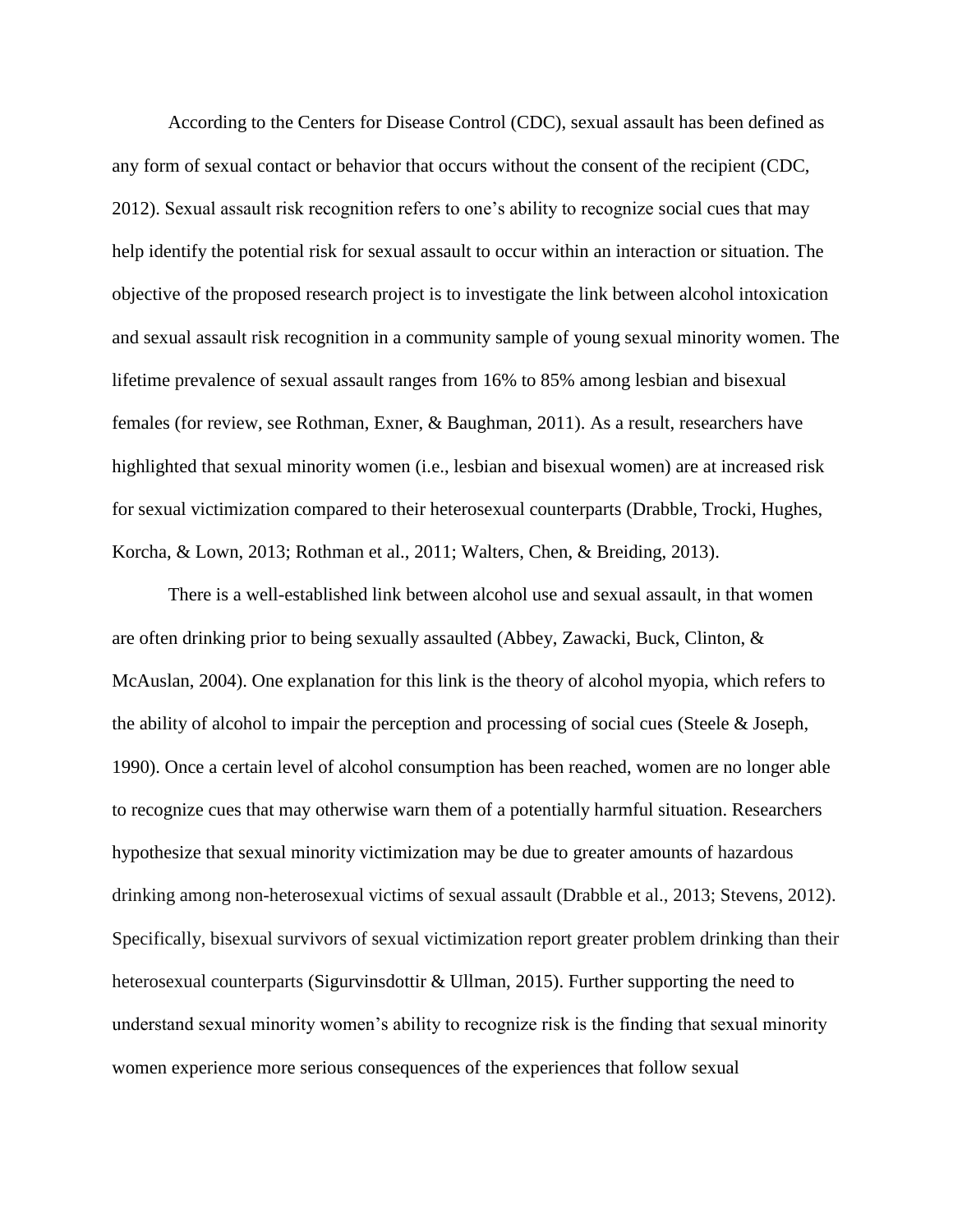victimization, such as negative psychosocial adjustment (Long, Ullman, Long, Mason, & Starzynski, 2007; Sigurvinsdottir & Ullman, 2015).

While there are fewer studies examining women's risk-taking than men's risk-taking, there are currently no studies that examine sexual minority women's ability to detect risk for sexual assault during alcohol intoxication. Thus, the proposed project will utilize an alcohol administration protocol and established experimental paradigms. Participants will be invited to the laboratory to take part in a validated laboratory paradigm, which allows for the mimicking of interactions that may precede a sexual assault in real life, but conducted in the laboratory (Angelone, Mitchell, & Carola, 2009). This provides an opportunity to examine women's ability to detect risk cues from a potential perpetrator as it would be outside of the laboratory. These paradigms have been shown to parallel behavior that may exist outside of the controlled, laboratory environment (Hall & Hirschman, 1993). Among others, participants will complete measures of alcohol expectancies, victimization history, and rape myth acceptance, all of which have been previously associated with sexual assault risk.

This study will be conducted in the ASSeRT Lab at Rowan University in Glassboro, NJ. This lab is unique in that it is one of only a few alcohol administration labs in the country. Dr. DJ Angelone, who along with Dr. Meredith Joppa serves as lab director, previously went on sabbatical to obtain training under the protocol established by the National Advisory Council on Alcohol Abuse and Alcoholism (NACAAA) in the area of alcohol administration with Dr. William George at the University of Washington. Dr. George's research in this area has been awarded NIH grant funds. As such, graduate students are provided with the invaluable experience of receiving training in this area. This grant would serve as seed funding for graduate students to submit future grant proposals to the NIH for dissertation research.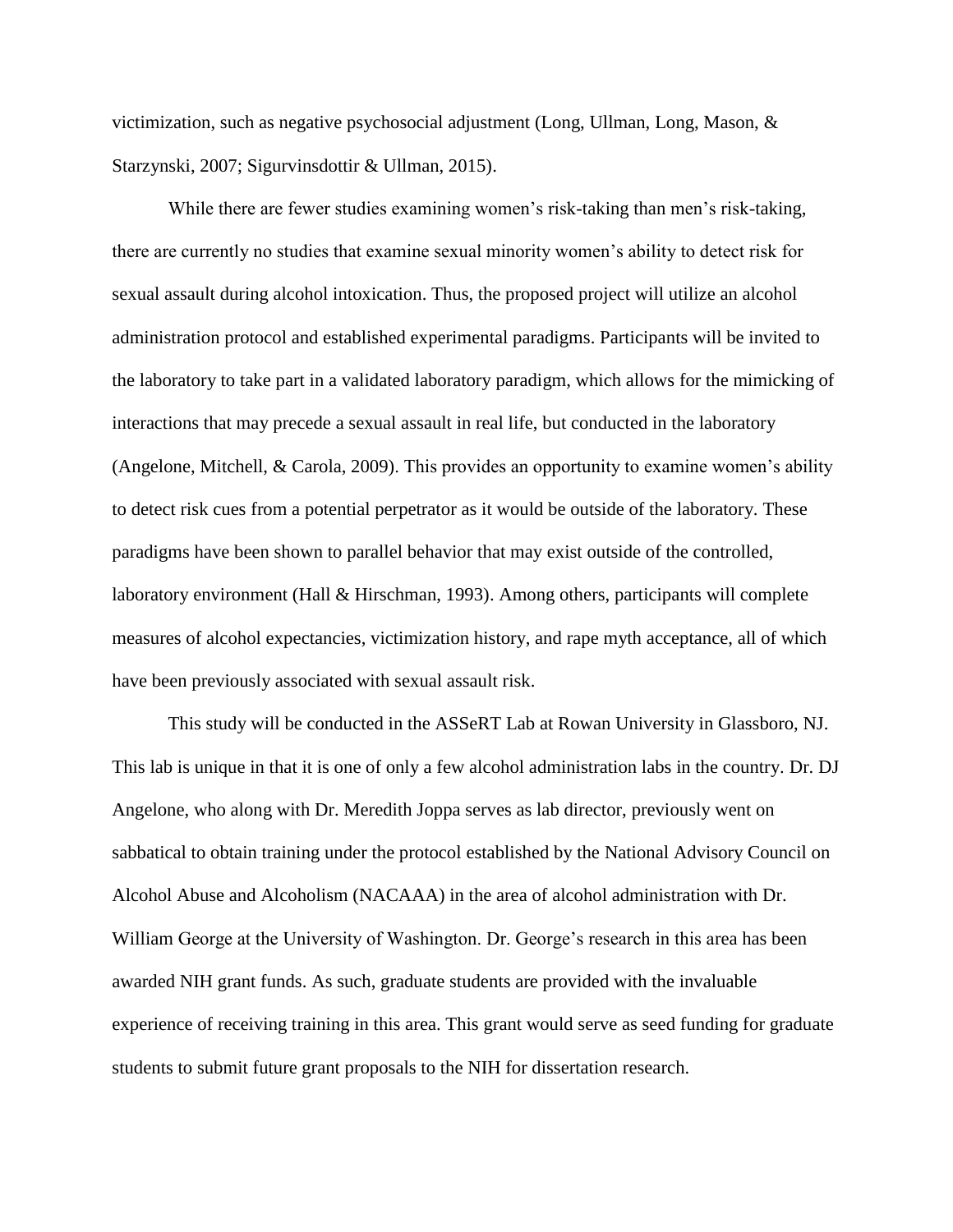Participants will be reimbursed for their time and debriefed once their BAC (Blood Alcohol Content) has reached .03 or below, at which time they will also receive referrals and contact information in case of distress. Participants will also be asked to contribute feedback about the study and their experience engaging with the graduate student research coordinators, which will provide valuable information for researchers to refine the protocol for the future.

We look forward to the potential opportunity to expand this study to sexual minorities in order to continue bridging the gap within the literature concerning sexual minorities and sexual assault. By assessing risk detection while intoxicated among sexual minority women, we are taking a valuable step towards understanding how alcohol may be impacting this populations increased risk for sexual assault.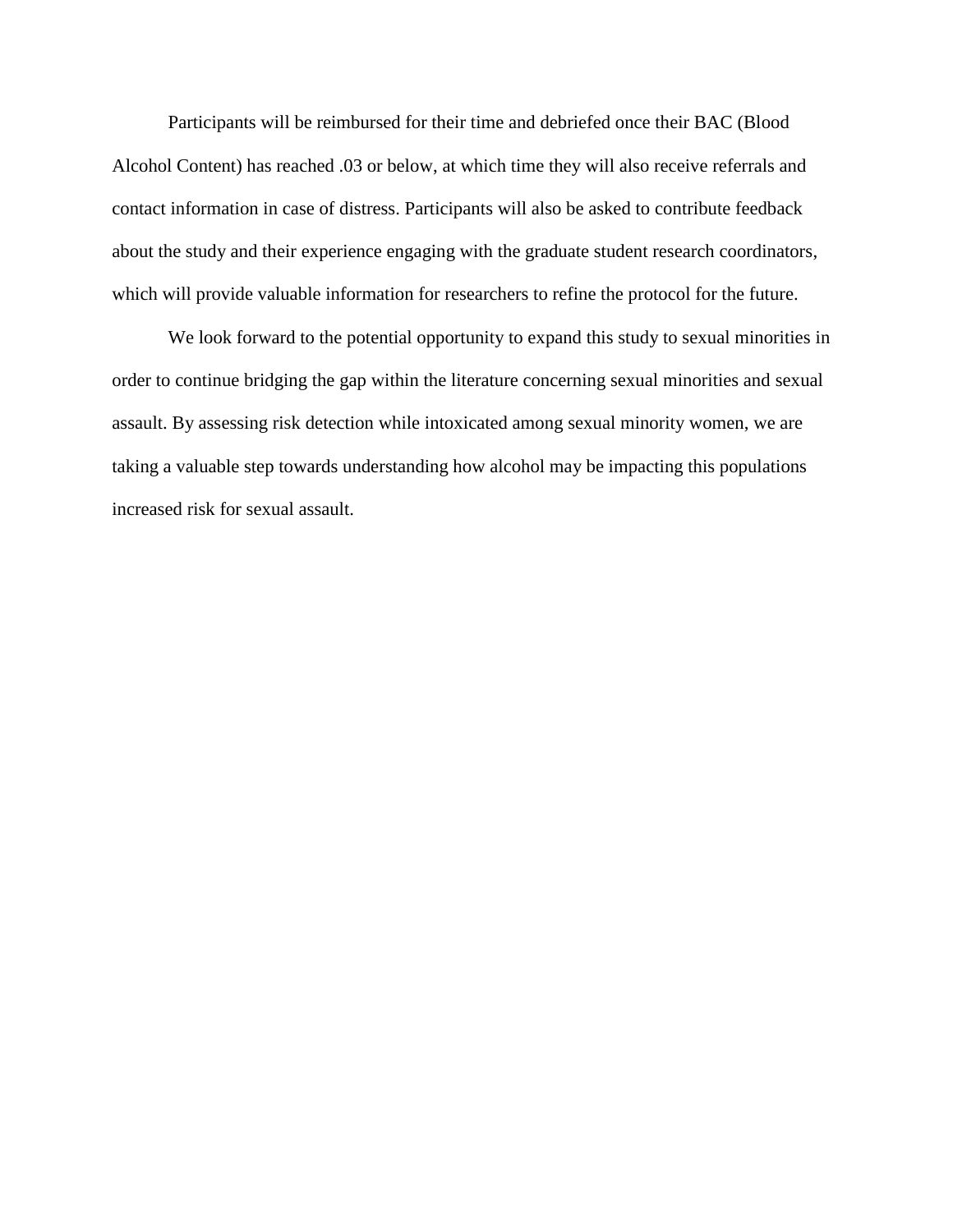## References

- Angelone, D. J., Mitchell, D., & Carola, K. (2009). Tolerance of sexual harassment: A laboratory paradigm. *Archives of Sexual Behavior*, *38*(6), 949–958. https://doi.org/10.1007/s10508- 008-9421-2
- Drabble, L., Trocki, K. F., Hughes, T. L., Korcha, R. A., & Lown, A. E. (2013). Sexual orientation differences in the relationship between victimization and hazardous drinking among women in the national alcohol survey. *Psychology of Addictive Behaviors*, *27*(3), 639–648.
- Hall, G. C. N., & Hirschman, R. (1993). Use of a new laboratory methodology to conceptualize sexual aggression. In G. C. N. Hall, R. Hirschman, J. R. Graham, M. S. Zaragoza, G. C. N. (Ed) Hall, R. (Ed) Hirschman, … M. S. (Ed) Zaragoza (Eds.), *Sexual aggression: Issues in etiology, assessment, and treatment.* (pp. 115–132). Philadelphia, PA, US: Taylor & Francis.
- Long, S. M., Ullman, S. E., Long, L. M., Mason, G. E., & Starzynski, L. L. (2007). Women's experiences of male-perpetrated sexual assault by sexual orientation. *Violence and Victims*, *22*(6), 684–701.
- Rothman, E. F., Exner, D., & Baughman, A. (2011). The prevalence of sexual assault against people who identify as Gay, Lesbian or Bisexual in the United States: A systematic review. *Trauma, Violence & Abuse*, *12*(2), 55–66. https://doi.org/10.1177/1524838010390707
- Sigurvinsdottir, R., & Ullman, S. E. (2015). The role of sexual orientation in the victimization and recovery of sexual assault survivors. *Violence and Victims*, *30*, 636–648.